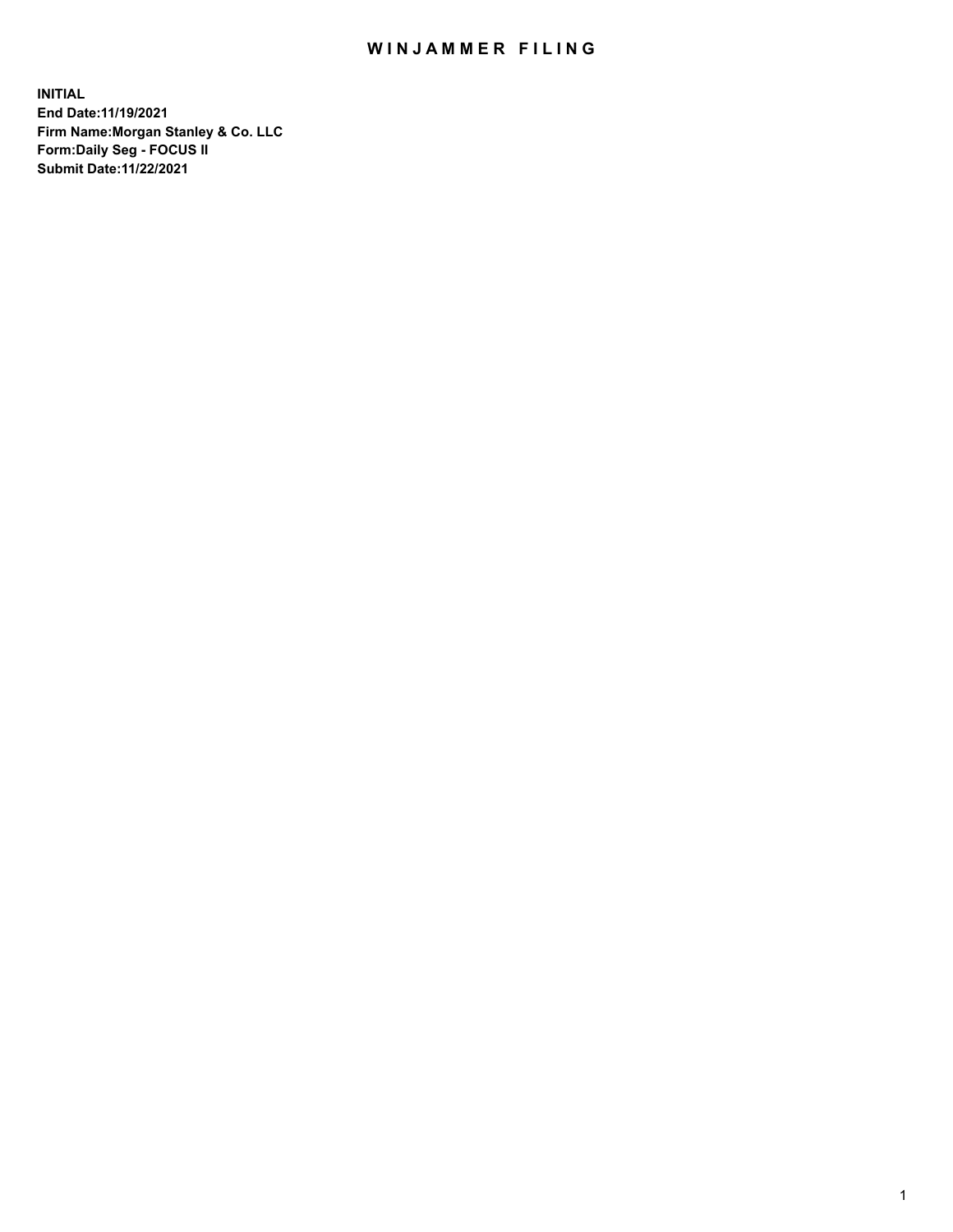**INITIAL End Date:11/19/2021 Firm Name:Morgan Stanley & Co. LLC Form:Daily Seg - FOCUS II Submit Date:11/22/2021 Daily Segregation - Cover Page**

| Name of Company                                                                                                                                                                                                                                                                                                                | Morgan Stanley & Co. LLC                                |
|--------------------------------------------------------------------------------------------------------------------------------------------------------------------------------------------------------------------------------------------------------------------------------------------------------------------------------|---------------------------------------------------------|
| <b>Contact Name</b>                                                                                                                                                                                                                                                                                                            | <b>Ikram Shah</b>                                       |
| <b>Contact Phone Number</b>                                                                                                                                                                                                                                                                                                    | 212-276-0963                                            |
| <b>Contact Email Address</b>                                                                                                                                                                                                                                                                                                   | Ikram.shah@morganstanley.com                            |
| FCM's Customer Segregated Funds Residual Interest Target (choose one):<br>a. Minimum dollar amount: ; or<br>b. Minimum percentage of customer segregated funds required:%; or<br>c. Dollar amount range between: and; or<br>d. Percentage range of customer segregated funds required between: % and %.                        | 235,000,000<br><u>0</u><br>00<br>0 Q                    |
| FCM's Customer Secured Amount Funds Residual Interest Target (choose one):<br>a. Minimum dollar amount: ; or<br>b. Minimum percentage of customer secured funds required:%; or<br>c. Dollar amount range between: and; or<br>d. Percentage range of customer secured funds required between:% and%.                            | 140,000,000<br><u>0</u><br><u>0 0</u><br>0 <sub>0</sub> |
| FCM's Cleared Swaps Customer Collateral Residual Interest Target (choose one):<br>a. Minimum dollar amount: ; or<br>b. Minimum percentage of cleared swaps customer collateral required:% ; or<br>c. Dollar amount range between: and; or<br>d. Percentage range of cleared swaps customer collateral required between:% and%. | 92,000,000<br><u>0</u><br><u>00</u><br>00               |

Attach supporting documents CH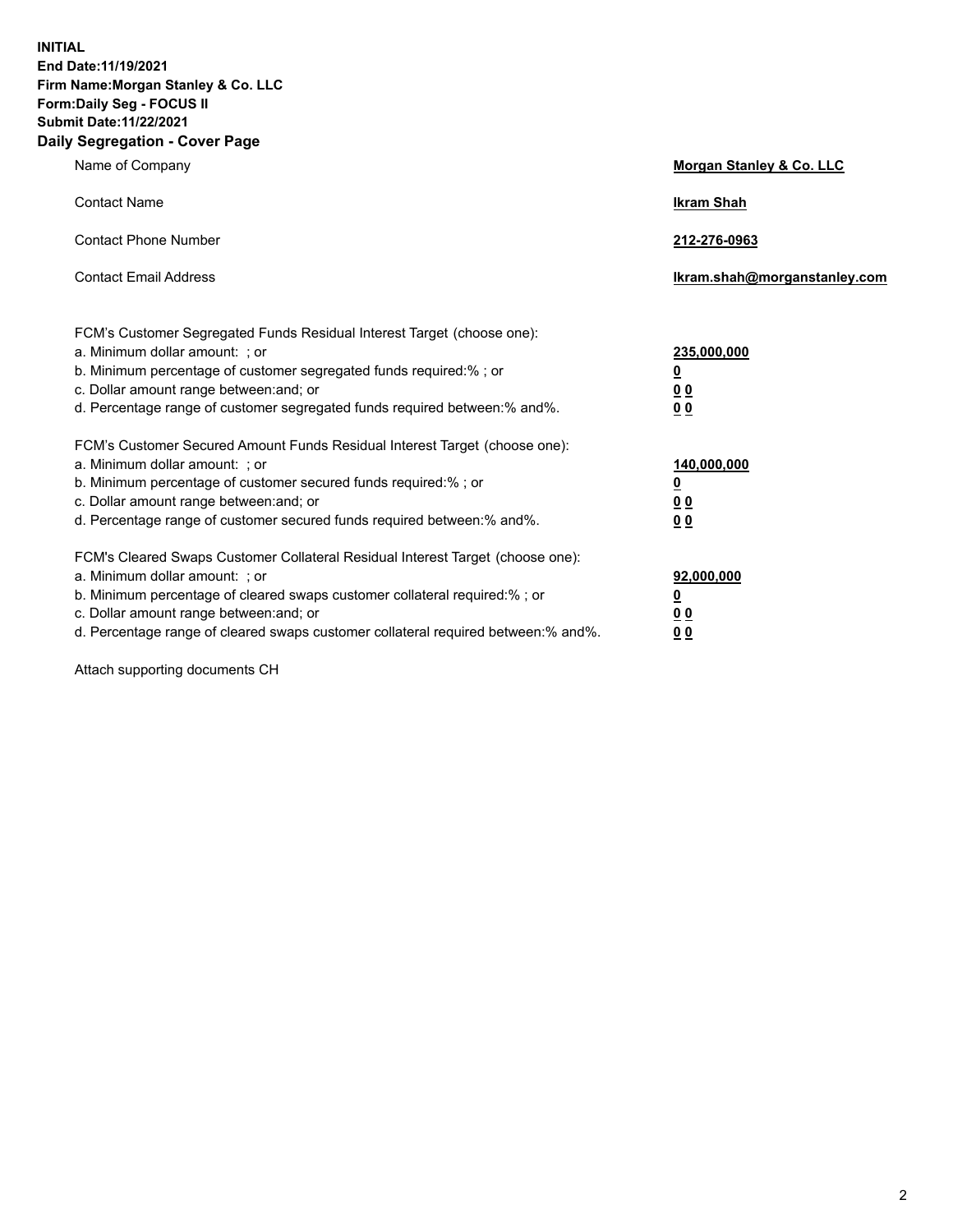## **INITIAL End Date:11/19/2021 Firm Name:Morgan Stanley & Co. LLC Form:Daily Seg - FOCUS II Submit Date:11/22/2021**

## **Daily Segregation - Secured Amounts**

Foreign Futures and Foreign Options Secured Amounts Amount required to be set aside pursuant to law, rule or regulation of a foreign government or a rule of a self-regulatory organization authorized thereunder 1. Net ledger balance - Foreign Futures and Foreign Option Trading - All Customers A. Cash **5,594,445,457** [7315] B. Securities (at market) **1,705,027,712** [7317] 2. Net unrealized profit (loss) in open futures contracts traded on a foreign board of trade **98,726,386** [7325] 3. Exchange traded options a. Market value of open option contracts purchased on a foreign board of trade **36,668,300** [7335] b. Market value of open contracts granted (sold) on a foreign board of trade **-20,478,256** [7337] 4. Net equity (deficit) (add lines 1. 2. and 3.) **7,414,389,599** [7345] 5. Account liquidating to a deficit and account with a debit balances - gross amount **65,641,849** [7351] Less: amount offset by customer owned securities **-63,870,100** [7352] **1,771,749** 6. Amount required to be set aside as the secured amount - Net Liquidating Equity Method (add lines 4 and 5) 7. Greater of amount required to be set aside pursuant to foreign jurisdiction (above) or line 6. FUNDS DEPOSITED IN SEPARATE REGULATION 30.7 ACCOUNTS 1. Cash in banks A. Banks located in the United States **530,680,133** [7500] B. Other banks qualified under Regulation 30.7 **415,198,773** [7520] **945,878,906** 2. Securities A. In safekeeping with banks located in the United States **429,581,281** [7540] B. In safekeeping with other banks qualified under Regulation 30.7 **68,721,458** [7560] **498,302,739** 3. Equities with registered futures commission merchants A. Cash **9,064,246** [7580] B. Securities **0** [7590] C. Unrealized gain (loss) on open futures contracts **7,690,906** [7600] D. Value of long option contracts **0** [7610] E. Value of short option contracts **0** [7615] **16,755,152** [7620] 4. Amounts held by clearing organizations of foreign boards of trade A. Cash **0** [7640] B. Securities **0** [7650]

- C. Amount due to (from) clearing organization daily variation **0** [7660]
- D. Value of long option contracts **0** [7670]
- E. Value of short option contracts **0** [7675] **0** [7680]
- 5. Amounts held by members of foreign boards of trade
	-
	-
	- C. Unrealized gain (loss) on open futures contracts **91,035,480** [7720]
	- D. Value of long option contracts **36,668,300** [7730]
	-
- 6. Amounts with other depositories designated by a foreign board of trade **0** [7760]
- 7. Segregated funds on hand **0** [7765]
- 8. Total funds in separate section 30.7 accounts **7,631,366,172** [7770]
- 9. Excess (deficiency) Set Aside for Secured Amount (subtract line 7 Secured Statement Page 1 from Line 8)
- 10. Management Target Amount for Excess funds in separate section 30.7 accounts **140,000,000** [7780]
- 11. Excess (deficiency) funds in separate 30.7 accounts over (under) Management Target **75,204,824** [7785]

**0** [7305]

[7354] **7,416,161,348** [7355]

**7,416,161,348** [7360]

[7530]

[7570]

 A. Cash **4,856,478,879** [7700] B. Securities **1,206,724,972** [7710] E. Value of short option contracts **-20,478,256** [7735] **6,170,429,375** [7740] **215,204,824** [7380]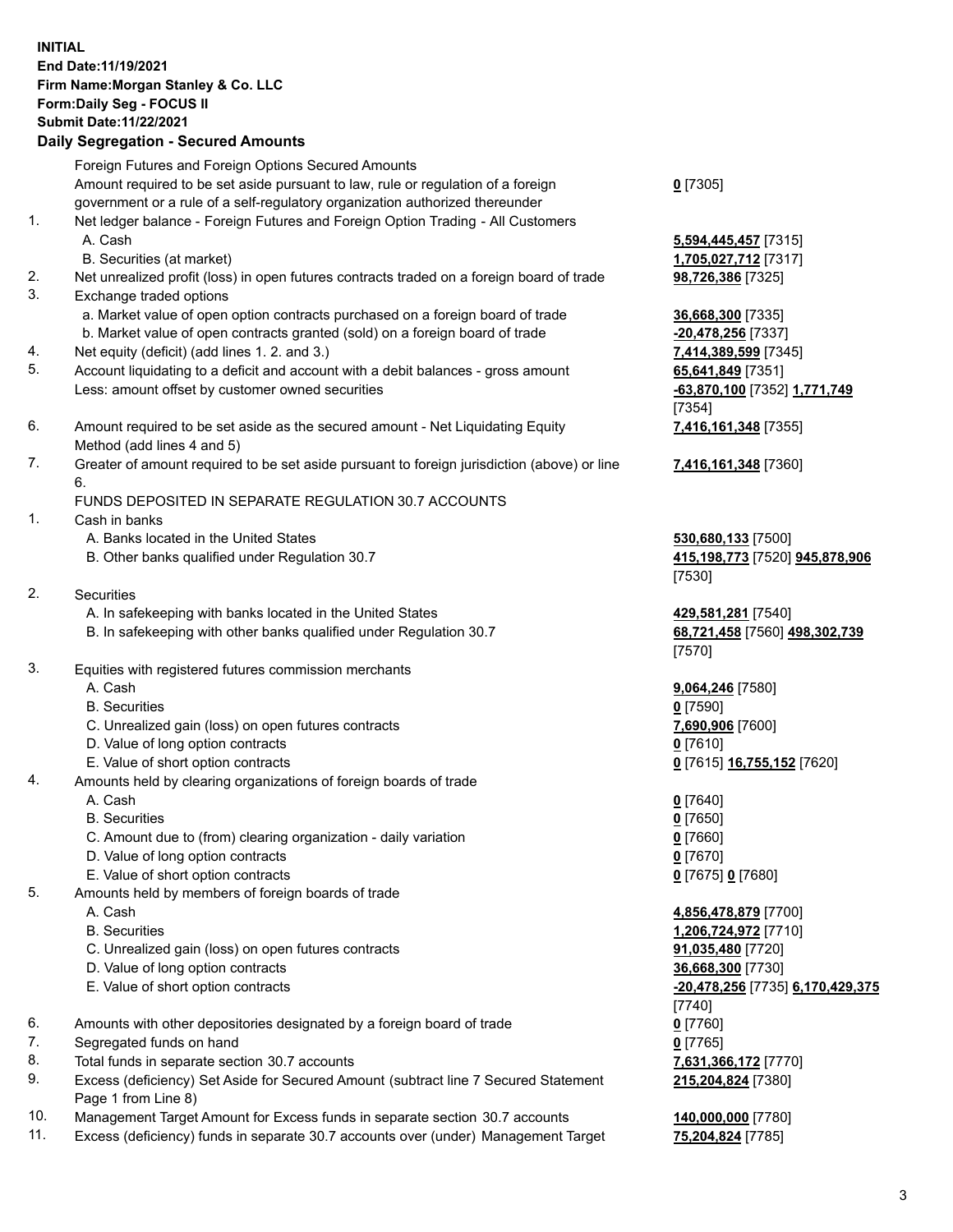|     | <b>INITIAL</b><br>End Date: 11/19/2021<br>Firm Name: Morgan Stanley & Co. LLC                  |                                                 |
|-----|------------------------------------------------------------------------------------------------|-------------------------------------------------|
|     | Form: Daily Seg - FOCUS II                                                                     |                                                 |
|     | <b>Submit Date: 11/22/2021</b>                                                                 |                                                 |
|     | Daily Segregation - Segregation Statement                                                      |                                                 |
|     | SEGREGATION REQUIREMENTS(Section 4d(2) of the CEAct)                                           |                                                 |
| 1.  | Net ledger balance                                                                             |                                                 |
|     | A. Cash                                                                                        | 15,901,891,985 [7010]                           |
|     | B. Securities (at market)                                                                      | 7,727,525,215 [7020]                            |
| 2.  | Net unrealized profit (loss) in open futures contracts traded on a contract market             | 1,668,084,856 [7030]                            |
| 3.  | Exchange traded options                                                                        |                                                 |
|     | A. Add market value of open option contracts purchased on a contract market                    | 1,493,155,011 [7032]                            |
|     | B. Deduct market value of open option contracts granted (sold) on a contract market            | -1,305,472,429 [7033]                           |
| 4.  | Net equity (deficit) (add lines 1, 2 and 3)                                                    | 25,485,184,638 [7040]                           |
| 5.  | Accounts liquidating to a deficit and accounts with                                            |                                                 |
|     | debit balances - gross amount                                                                  | 465,033,008 [7045]                              |
|     | Less: amount offset by customer securities                                                     | <mark>-464,720,832</mark> [7047] 312,176 [7050] |
| 6.  | Amount required to be segregated (add lines 4 and 5)                                           | 25,485,496,814 [7060]                           |
|     | FUNDS IN SEGREGATED ACCOUNTS                                                                   |                                                 |
| 7.  | Deposited in segregated funds bank accounts                                                    |                                                 |
|     | A. Cash                                                                                        | 2,669,592,151 [7070]                            |
|     | B. Securities representing investments of customers' funds (at market)                         | $0$ [7080]                                      |
|     | C. Securities held for particular customers or option customers in lieu of cash (at<br>market) | 3,280,771,029 [7090]                            |
| 8.  | Margins on deposit with derivatives clearing organizations of contract markets                 |                                                 |
|     | A. Cash                                                                                        | 15,387,798,796 [7100]                           |
|     | B. Securities representing investments of customers' funds (at market)                         | $0$ [7110]                                      |
|     | C. Securities held for particular customers or option customers in lieu of cash (at<br>market) | 4,290,389,814 [7120]                            |
| 9.  | Net settlement from (to) derivatives clearing organizations of contract markets                | -111,428,286 [7130]                             |
| 10. | Exchange traded options                                                                        |                                                 |
|     | A. Value of open long option contracts                                                         | 1,493,155,011 [7132]                            |
|     | B. Value of open short option contracts                                                        | -1,305,472,429 [7133]                           |
| 11. | Net equities with other FCMs                                                                   |                                                 |
|     | A. Net liquidating equity                                                                      | 11,468,325 [7140]                               |
|     | B. Securities representing investments of customers' funds (at market)                         | $0$ [7160]                                      |
|     | C. Securities held for particular customers or option customers in lieu of cash (at            | $0$ [7170]                                      |
|     | market)                                                                                        |                                                 |
| 12. | Segregated funds on hand                                                                       | 156,364,372 [7150]                              |
| 13. | Total amount in segregation (add lines 7 through 12)                                           | 25,872,638,783 [7180]                           |
| 14. | Excess (deficiency) funds in segregation (subtract line 6 from line 13)                        | 387,141,969 [7190]                              |
| 15. | Management Target Amount for Excess funds in segregation                                       | 235,000,000 [7194]                              |

16. Excess (deficiency) funds in segregation over (under) Management Target Amount Excess

**152,141,969** [7198]